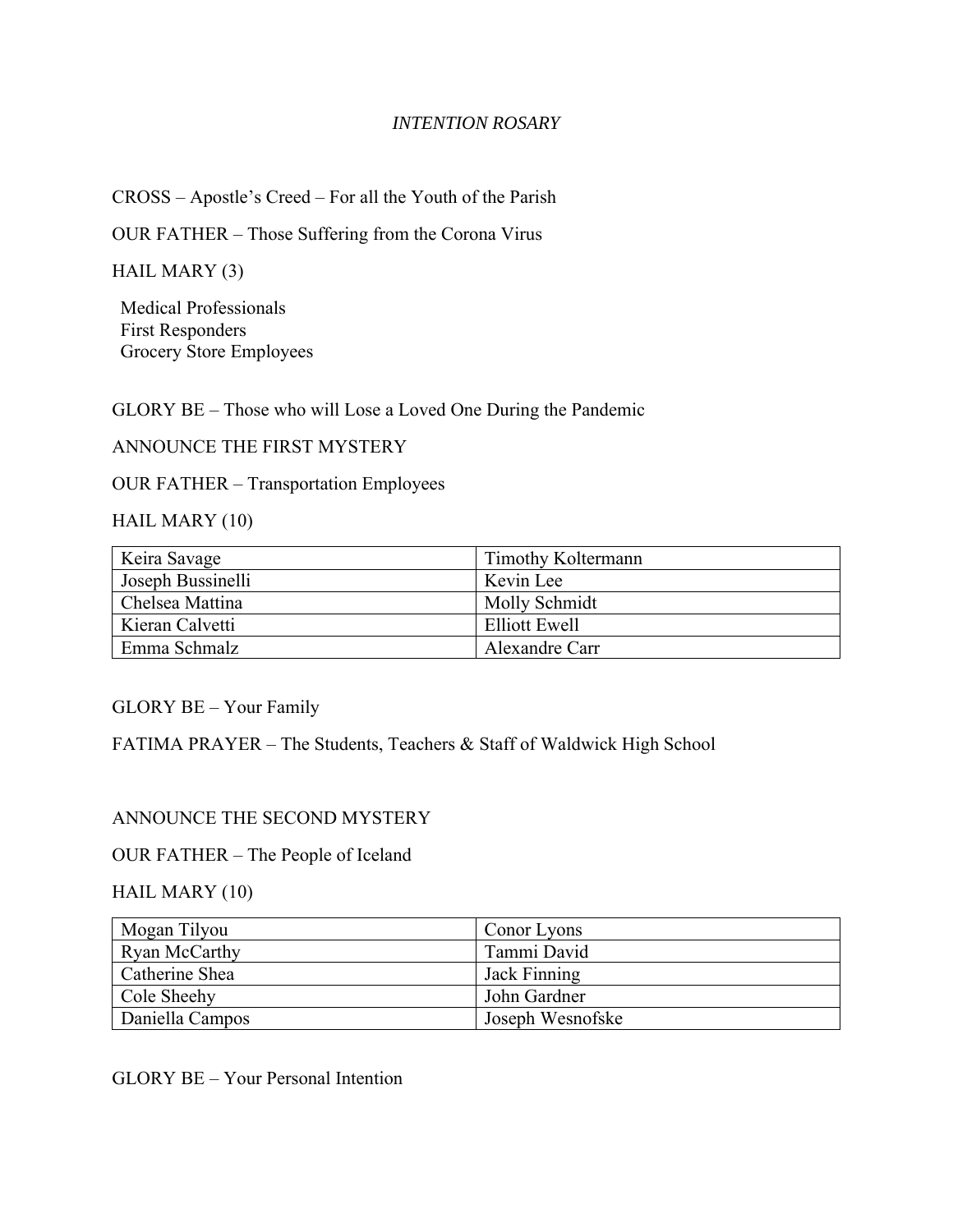# FATIMA PRAYER – Those Living in Oppression

## ANNOUNCE THE THIRD MYSTERY

### OUR FATHER – The People of the United Kingdom

## HAIL MARY (10)

| Greg Lawson           | Sophia Tonor            |
|-----------------------|-------------------------|
| Carol Ann Ortiz-Jones | Lilly Lapczynski        |
| John Mondi            | Adriann Sotomayor       |
| Nate Harris           | <b>Charles Cummings</b> |
| Marielle Vaccaro      | Jack Stappenbeck        |

#### GLORY BE – Civil Leaders at all Levels

## FATIMA PRAYER – For an End to the Pandemic

## ANNOUNCE THE FOURTH MYSTERY

## OUR FATHER – Students, Teachers and Staff of Paramus Catholic High School

## HAIL MARY (10)

| Natalia Jarpa    | Benjamin Wojnarowski   |
|------------------|------------------------|
| Joey Skoric      | <b>Patrick Mannion</b> |
| Matthew Olivo    | Patrick Moore          |
| Angelina Kinahan | Rochelle Xavier        |
| Madison Cohn     | Mark Cioffi            |

GLORY BE – For Those Providing Assistance to Refugees Around the World

FATIMA PRAYER – For Suffering from Religious Persecution

#### ANNOUNCE THE FIFTH MYSTERY

OUR FATHER – All the People of the Town You Live In.

## HAIL MARY (10)

| Isabel Conynghm  | Andrew Madonna |
|------------------|----------------|
| Stephen Enright  | Lucas Barrales |
| William Keeney   | Will Gasaway   |
| Declan McClure   | Samara Reilly  |
| Charlie Hannafey | Taira Torres   |